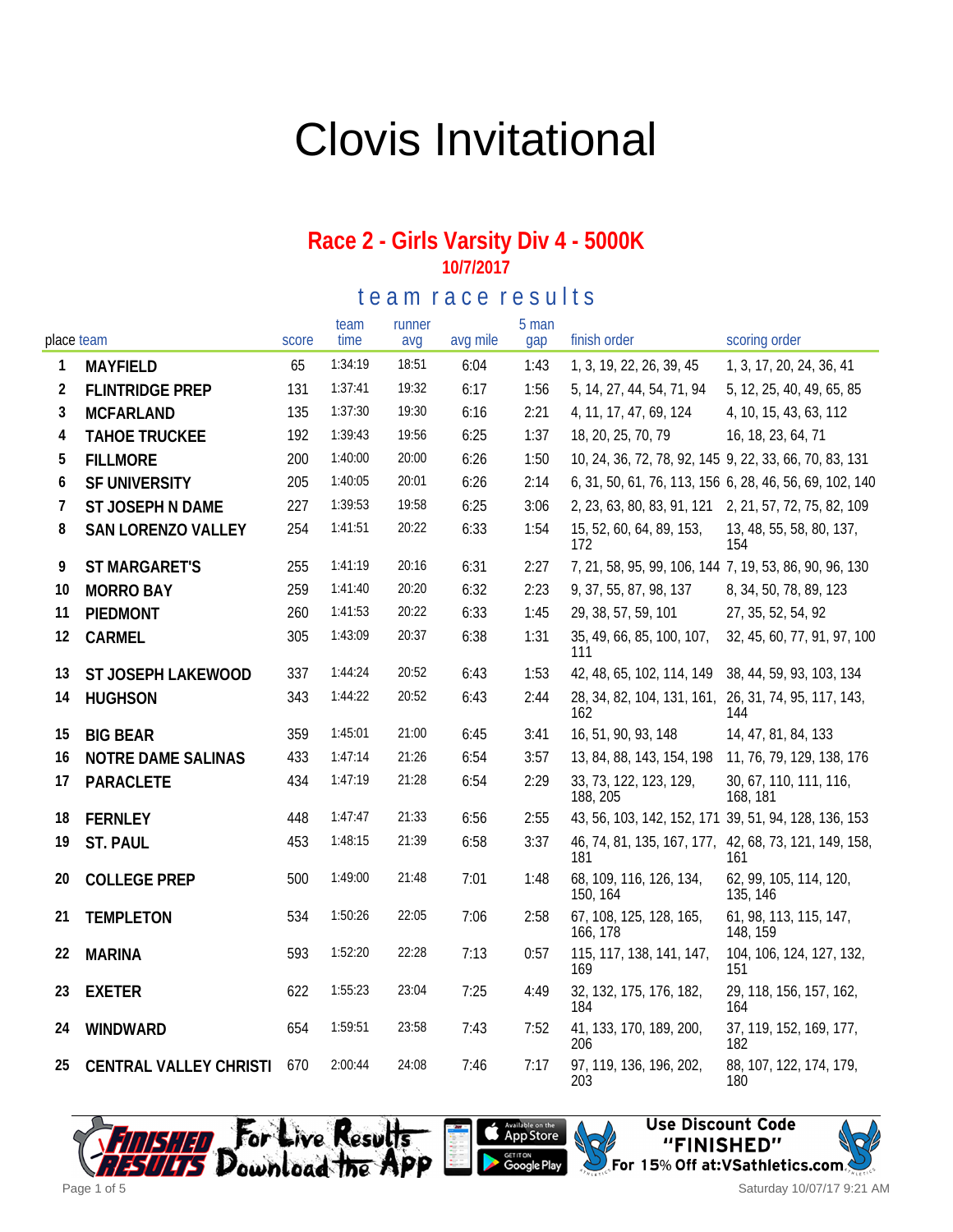### **Race 2 - Girls Varsity Div 4 - 5000K 10/7/2017**

### te a m r a c e r e s ults

|            |                             |       | team    | runner |          | 5 man |                                 |                                 |
|------------|-----------------------------|-------|---------|--------|----------|-------|---------------------------------|---------------------------------|
| place team |                             | score | time    | avg    | avg mile | gap   | finish order                    | scoring order                   |
| 26         | <b>ONTARIO CHRISTIAN</b>    | 700   | 1:57:19 | 23:27  | 7:33     | 2:31  | 112, 155, 163, 174, 179,<br>186 | 101, 139, 145, 155, 160,<br>166 |
| 27         | <b>TERRA NOVA</b>           | 716   | 2:05:49 | 25:10  | 8:06     | 11:10 | 96, 139, 168, 191, 207          | 87, 125, 150, 171, 183          |
| 28         | MARLBOROUGH                 | 734   | 2:00:11 | 24:02  | 7:44     | 3:26  | 120, 140, 183, 187, 190,<br>195 | 108, 126, 163, 167, 170,<br>173 |
| 29         | <b>HERITAGE CHRISTIAN</b>   | 795   | 2:03:39 | 24:44  | 7:57     | 3:05  | 158, 159, 185, 193, 197,<br>201 | 141, 142, 165, 172, 175,<br>178 |
|            | DNP HEALDSBURG              |       | 18:55   | 18:55  | 6:05     |       | 8                               | 1 Runner                        |
|            | DNP SAN JOAQUIN MEMORIAL    |       | 21:06   | 21:06  | 6:47     |       | 86                              | 1 Runner                        |
|            | DNP ST MARY'S STOCKTON      |       | 22:02   | 22:02  | 7:05     |       | 118                             | 1 Runner                        |
|            | <b>DNP FRAZIER MOUNTAIN</b> |       | 27:45   | 27:45  | 8:56     |       | 199                             | 1 Runner                        |
|            | DNP WILDWOOD                |       | 42:22   | 21:11  | 6:49     |       | 75, 105                         | 2 Runners                       |
|            | DNP ROBERT F. KENNEDY       |       | 54:09   | 27:04  | 8:43     |       | 173, 204                        | 2 Runners                       |
|            | DNP NUEVA                   |       | 1:27:41 | 21:55  | 7:03     |       | 12, 130, 146, 157               | 4 Runners                       |
|            | DNP CAPITAL CHRISTIAN       |       | 1:33:33 | 23:23  | 7:31     |       | 30, 127, 192, 194               | 4 Runners                       |
|            | DNP BISHOP MANOGUE (NV)     |       | 1:24:25 | 21:06  | 6:47     |       | 40, 62, 77, 151                 | 4 Runners                       |
|            | DNP NORDHOFF                |       | 1:30:00 | 22:30  | 7:14     |       | 53, 110, 160, 180               | 4 Runners                       |



Saturday 10/07/17 9:21 AM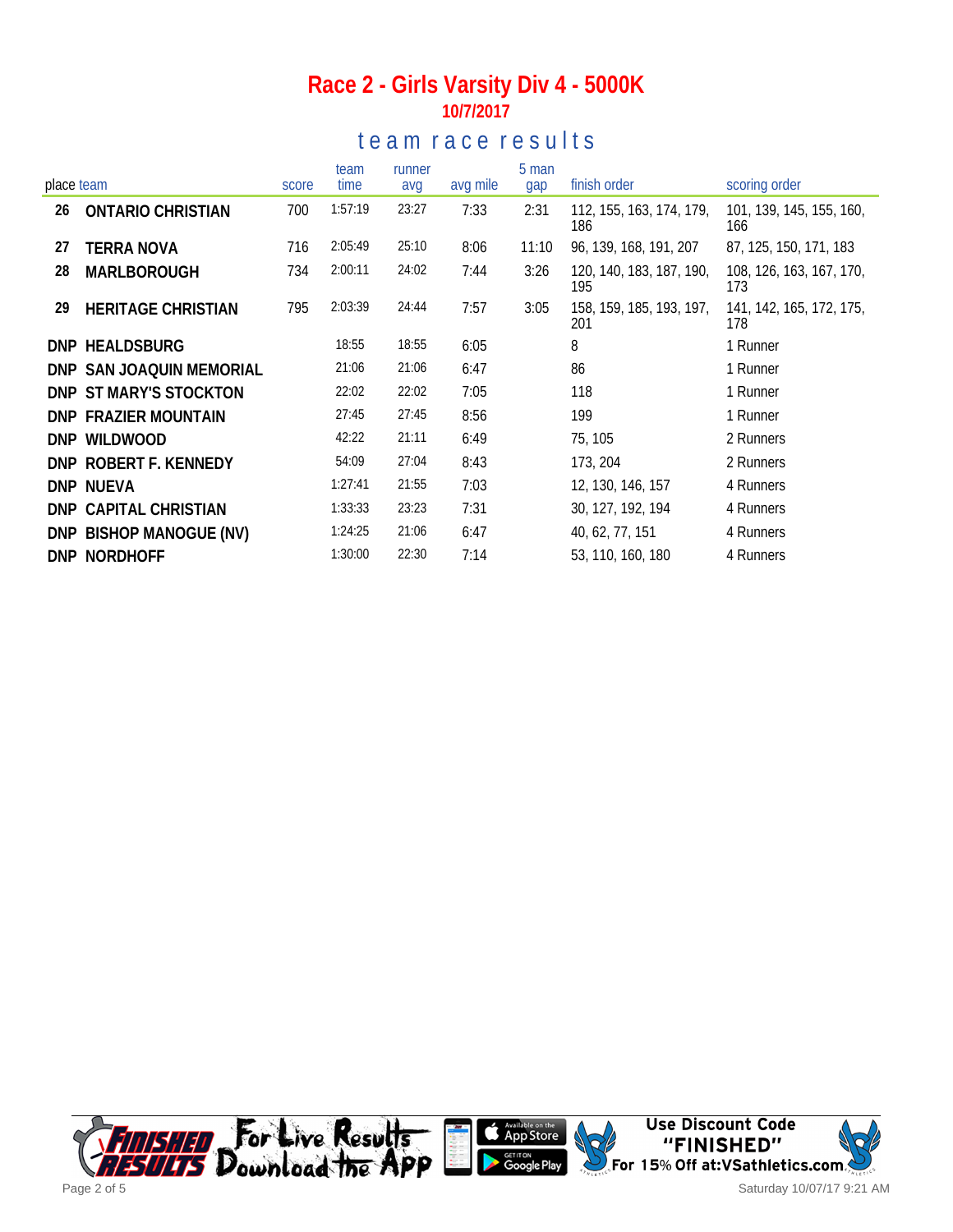# Clovis Invitational

### **Race 2 - Girls Varsity Div 4 - 5000K 10/7/2017**

## individual race results

| place | name                     |    | grade school           | time       | points         | place | name                                          |    | grade school           | time    | points |
|-------|--------------------------|----|------------------------|------------|----------------|-------|-----------------------------------------------|----|------------------------|---------|--------|
| 1     | AUDREY SUAREZ            | 9  | Mayfield               | 17:50.3    | $\mathbf{1}$   | 35    | COLLEEN LANG                                  | 11 | Carmel                 | 19:52.0 | 32     |
| 2     | <b>EMILY PEREZ</b>       | 11 | St Joseph N Dame       | 17:54.5    | $\overline{2}$ | 36    | VANESSA AVILA                                 | 10 | Fillmore               | 19:53.5 | 33     |
| 3     | <b>MCKENNA SMITH</b>     | 11 | Mayfield               | 18:12.8    | 3              | 37    | ANELISE DEMPSEY                               | 11 | Morro Bay              | 19:53.8 | 34     |
| 4     | HILDA GONZALEZ           | 9  | McFarland              | 18:18.7    | 4              | 38    | SOPHIA ZALEWSKI                               | 10 | Piedmont               | 19:54.3 | 35     |
| 5     | SOPHIE GITLIN            | 12 | <b>Flintridge Prep</b> | 18:23.6    | 5              | 39    | <b>EMMA LINDE</b>                             | 12 | Mayfield               | 19:54.3 | 36     |
| 6     | <b>CLAIRE JACKSON</b>    | 12 | <b>SF University</b>   | 18:37.0    | 6              | 40    | <b>MADDISON KRIVAN</b>                        | 10 | Bishop Manoque (NV)    | 19:55.2 |        |
| 7     | ANDI CARNELL             | 11 | St Margaret's          | 18:54.1    | 7              | 41    | KAMIL ENGLISH                                 | 12 | Windward               | 20:06.5 | 37     |
| 8     | <b>GABBY PETERSON</b>    | 11 | Healdsburg             | 18:55.9    |                | 42    | <b>GABRIELLA GUTENKAUF</b>                    | 11 | St Joseph Lakewood     | 20:06.9 | 38     |
| 9     | <b>AUDREY MCCLISH</b>    | 11 | Morro Bay              | 18:57.6    | 8              | 43    | JANAE DERLEY                                  | 10 | Fernley                | 20:08.9 | 39     |
| 10    | CARISSA RODRIGUEZ        | 11 | Fillmore               | 19:02.3    | 9              | 44    | <b>JENNA MIJARES</b>                          | 11 | <b>Flintridge Prep</b> | 20:09.1 | 40     |
| 11    | DEVIANA SALCEDO          | 11 | McFarland              | 19:02.9    | -10            | 45    | <b>CAMERON GOMEZ</b>                          | 10 | Mayfield               | 20:09.3 | 41     |
| 12    | <b>JENNA LANGE</b>       | 11 | Nueva                  | 19:06.8    |                | 46    | RUTH BLANCO                                   | 12 | St. Paul               | 20:10.1 | 42     |
| 13    | ANGIE LEAVITT            | 10 | Notre Dame Salinas     | 19:11.2    | 11             | 47    | <b>BRIANNA VALLES</b>                         | 10 | McFarland              | 20:10.2 | 43     |
| 14    | SASHA CODIGA             | 11 | <b>Flintridge Prep</b> | 19:11.9    | 12             | 48    | KARISA KOPECEK                                | 9  | St Joseph Lakewood     | 20:12.3 | 44     |
| 15    | AZALEA GROLEAU           | 9  | San Lorenzo Valley     | 19:16.0    | 13             | 49    | <b>RACHEL SUESS</b>                           | 9  | Carmel                 | 20:13.1 | 45     |
| 16    | <b>MARIN STAMER</b>      | 11 | <b>Big Bear</b>        | 19:18.3    | 14             | 50    | ELLA SHENKAR                                  | 11 | <b>SF University</b>   | 20:16.7 | 46     |
| 17    | <b>KAYLI GONZALES</b>    | 9  | McFarland              | 19:18.4    | 15             | 51    | <b>HAILEY MCGIVNEY</b>                        | 9  | <b>Big Bear</b>        | 20:17.6 | 47     |
| 18    | <b>CARLY DAVIS</b>       | 9  | <b>Tahoe Truckee</b>   | 19:18.4    | 16             | 52    | <b>KAYLA PENNY</b>                            | 10 | San Lorenzo Valley     | 20:18.4 | 48     |
| 19    | <b>SIDNEY HENDRICKS</b>  | 12 | Mayfield               | 19:20.5    | 17             | 53    | MARIA RUVALCABA                               | 11 | Nordhoff               | 20:18.9 |        |
| 20    | <b>ISABELLA TERRAZAS</b> | 10 | <b>Tahoe Truckee</b>   | 19:20.7    | 18             | 54    | <b>GABI BENNETT</b>                           | 12 | <b>Flintridge Prep</b> | 20:19.6 | 49     |
| 21    | <b>CHARLOTTE JONES</b>   | 10 | St Margaret's          | 19:21.4    | 19             | 55    | ADRIENNE FRERE                                | 9  | Morro Bay              | 20:20.2 | 50     |
| 22    | MAGGIE KIECHLER          | 11 | Mayfield               | 19:21.6    | 20             | 56    | PIPER CROOK                                   | 11 | Fernley                | 20:23.3 | 51     |
| 23    | <b>BEATRICE LEVY</b>     | 12 | St Joseph N Dame       | 19:25.5    | 21             | 57    | <b>ERIN HONG</b>                              | 11 | Piedmont               | 20:23.8 | 52     |
| 24    | <b>DIANA PEREZ</b>       | 11 | Fillmore               | 19:25.7    | 22             | 58    | <b>DAISY SELLAS</b>                           | 12 | St Margaret's          | 20:24.0 | 53     |
| 25    | <b>HANA MAZUR</b>        | 9  | Tahoe Truckee          | 19:27.6    | 23             | 59    | AYA TROYER                                    | 9  | Piedmont               | 20:27.7 | 54     |
| 26    | <b>EMMA CADENA</b>       | 10 | Mayfield               | 19:34.2    | 24             | 60    | SOPHIE ZACHAU                                 | 11 | San Lorenzo Valley     | 20:32.0 | 55     |
| 27    | <b>HALEY ALLEN</b>       | 11 | <b>Flintridge Prep</b> | 19:37.5    | 25             | 61    | <b>CHRISTINA HOWARD</b>                       | 12 | <b>SF University</b>   | 20:33.3 | 56     |
| 28    | <b>EMILY FIFE</b>        | 11 | Hughson                | 19:37.9    | 26             | 62    | <b>EMMA FARRELL</b>                           | 10 | Bishop Manogue (NV)    | 20:33.9 |        |
| 29    | MARGARET BLACK           | 10 | Piedmont               | 19:41.0    | 27             | 63    | <b>ELLIE</b>                                  | 9  | St Joseph N Dame       | 20:34.8 | 57     |
| 30    | ARIANA BARRETT           | 11 | Capital Christian      | 19:41.1    |                | 64    | CHAREONSUPHIPHAT<br><b>BRENDA SOLIS-LEMUS</b> | 9  | San Lorenzo Valley     | 20:35.1 | 58     |
| 31    | EILEEN GU                | 9  | <b>SF University</b>   | 19:47.2    | 28             | 65    | <b>SERENA SMITH</b>                           | 11 | St Joseph Lakewood     | 20:37.0 | 59     |
| 32    | ROSALIND DIXON           | 9  | Exeter                 | 19:49.6    | 29             |       | <b>PASCALE</b>                                | 10 | Carmel                 |         |        |
| 33    | MAGDALEN<br>THEOLOGIDY   | 9  | Paraclete              | 19:50.5    | 30             | 66    | <b>MONTGOMERY</b>                             |    |                        | 20:37.7 | 60     |
| 34    | <b>ELIZETTE YSIAS</b>    | 10 | Hughson                | 19:51.9 31 |                | 67    | <b>ASHLEY HURDLE</b>                          | 10 | Templeton              | 20:38.7 | 61     |
|       |                          |    |                        |            |                | 68    | <b>CARLY HARRIS</b>                           | 12 | College Prep           | 20:38.9 | 62     |







Saturday 10/07/17 9:21 AM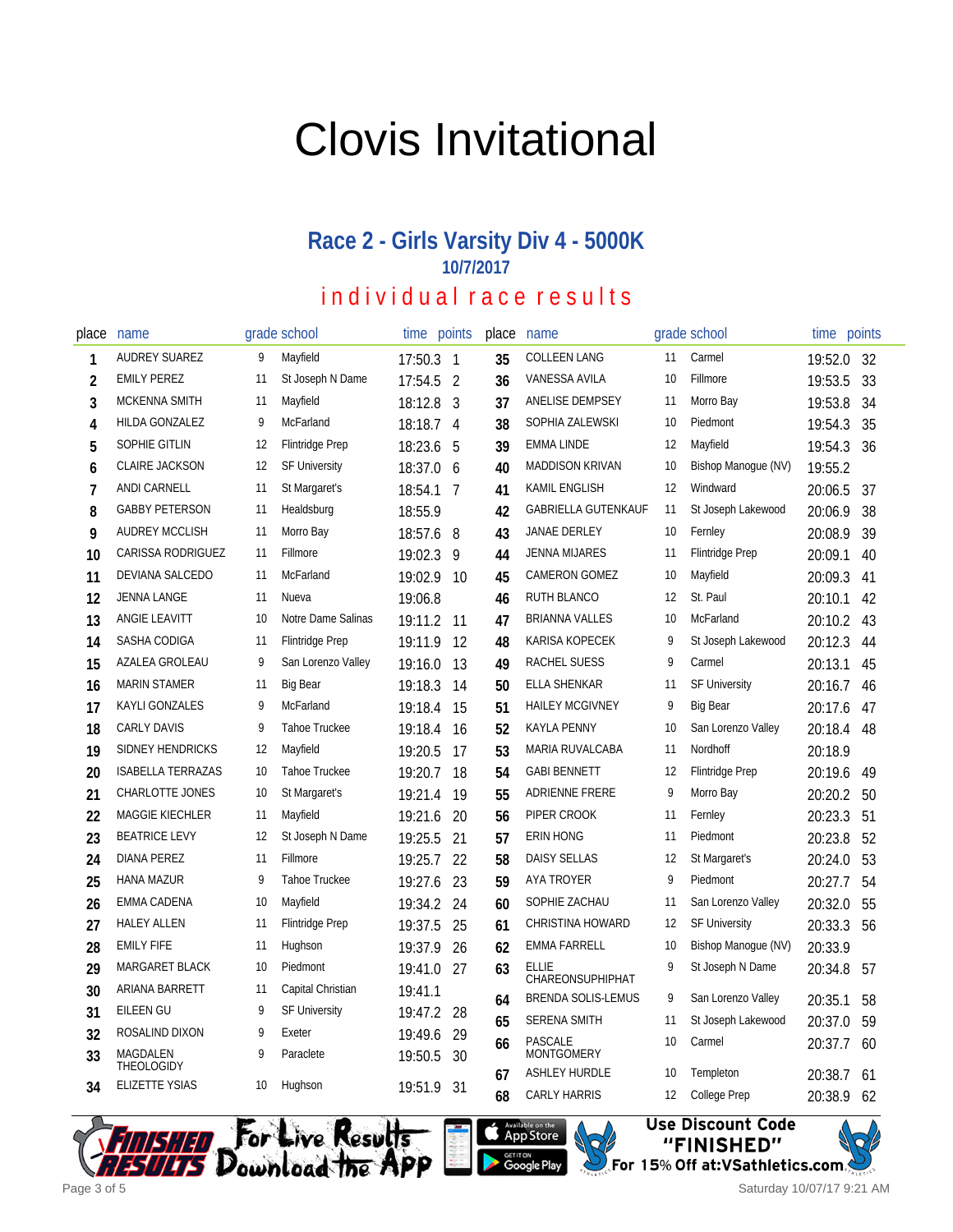#### **Race 2 - Girls Varsity Div 4 - 5000K 10/7/2017**

## individual race results

| place      | name                             |      | grade school           | time points           |           | place | name                    |    | grade school         | time points |     |
|------------|----------------------------------|------|------------------------|-----------------------|-----------|-------|-------------------------|----|----------------------|-------------|-----|
| 69         | MADELYN GONZALEZ                 | 9    | McFarland              | 20:39.8               | 63        | 110   | YAMILETTE HERRERA       | 10 | Nordhoff             | 21:47.3     |     |
| 70         | DEANNA SUNNERGREN                | 10   | <b>Tahoe Truckee</b>   | 20:41.2 64            |           | 111   | <b>GIANNA HERRERA</b>   | 10 | Carmel               | 21:53.9     | 100 |
| 71         | <b>CAROLINE WRESZIN</b>          | 11   | <b>Flintridge Prep</b> | 20:44.1               | 65        | 112   | <b>TERYN GALINDO</b>    | 9  | Ontario Christian    | 21:57.4     | 101 |
| 72         | <b>GISELLE PEREZ</b>             | 10   | Fillmore               | 20:45.3               | 66        | 113   | <b>LILY BOYD</b>        | 11 | <b>SF University</b> | 21:58.0     | 102 |
| 73         | ANGELA ADELANTAR                 | 10   | Paraclete              | 20:46.6               | 67        | 114   | <b>RENAE MCCOY</b>      | 11 | St Joseph Lakewood   | 22:00.0     | 103 |
| 74         | RAEGAN LUCERO                    | 11   | St. Paul               | 20:50.3               | 68        | 115   | OLIVIA LEHMAN           | 11 | Marina               | 22:01.5     | 104 |
| 75         | <b>DANI BARRETT</b>              | 9    | Wildwood               | 20:50.9               |           | 116   | AYESHA PRASHANTH        | 12 | <b>College Prep</b>  | 22:02.2     | 105 |
| 76         | ANNA NOVATNEY                    | 11   | <b>SF University</b>   | 20:51.4 69            |           | 117   | KARLA HERRERA           | 10 | Marina               | 22:02.5     | 106 |
| 77         | <b>ZOEY MCCULLOUGH</b>           | 11   | Bishop Manoque (NV)    | 20:52.2               |           | 118   | <b>EMILY DELGADO</b>    | 12 | St Mary's Stockton   | 22:02.5     |     |
| 78         | ANAHI PASCUAL                    | 10   | Fillmore               | 20:53.2 70            |           | 119   | ALICEANN DEJONG         | 11 | Central Valley Chris | 22:03.5     | 107 |
| 79         | AMELIA SWANSON                   | 9    | <b>Tahoe Truckee</b>   | 20:55.9               | 71        | 120   | MIKAELA MAGATOTO        | 9  | Marlborough          | 22:04.8     | 108 |
| 80         | MAIA                             | 10   | St Joseph N Dame       | 20:57.6               | -72       | 121   | ARACELI ZAVALA          | 11 | St Joseph N Dame     | 22:10.4     | 109 |
| 81         | CHAREONSUPHIPHAT<br>SAM MARTINEZ | 11   | St. Paul               |                       | -73       | 122   | HANNAH MARIN            | 12 | Paraclete            | 22:10.8     | 110 |
| 82         | <b>JESSIE LAWRENCE</b>           | 11   | Hughson                | 20:58.8<br>20:59.4    | - 74      | 123   | <b>MERCEDES PULOS</b>   | 11 | Paraclete            | 22:11.4     | 111 |
| 83         | <b>CLAIRE NOCON</b>              | 9    | St Joseph N Dame       |                       | 75        | 124   | REBECA SANTIAGO         | 9  | McFarland            | 22:12.3     | 112 |
| 84         | ALEX ALCAREZ                     | 11   | Notre Dame Salinas     | 21:01.0<br>21:01.2 76 |           | 125   | MAITE BLANC             | 12 | Templeton            | 22:13.7     | 113 |
| 85         | <b>SARA TUCK</b>                 | 11   | Carmel                 | 21:02.7               | -77       | 126   | TALIA PAULSON           | 11 | <b>College Prep</b>  | 22:14.5     | 114 |
| 86         | <b>MARIANNE GLEASON</b>          | 11   | San Joaquin Memorial   | 21:06.4               |           | 127   | NATALIE HEADRICK        | 9  | Capital Christian    | 22:19.5     |     |
| 87         | <b>MAILANI MCKELVY</b>           | 11   | Morro Bay              |                       | 78        | 128   | MIA KLINE               | 12 | Templeton            | 22:19.8     | 115 |
| 88         | <b>BRIANA LOMELI</b>             | 10   | Notre Dame Salinas     | 21:07.4<br>21:09.0    | 79        | 129   | PAISLEY TODD            | 9  | Paraclete            | 22:20.4     | 116 |
| 89         | <b>MAYA MCCABE</b>               | 11   | San Lorenzo Valley     | 21:10.2 80            |           | 130   | ELEANOR MONROE          | 9  | Nueva                | 22:21.5     |     |
|            | ROSA FRANCO                      | 12   | <b>Big Bear</b>        |                       |           | 131   | <b>CAMILLE HAUPT</b>    | 9  | Hughson              | 22:22.8     | 117 |
| 90<br>91   | DANIELLE PEREZ                   | 10   | St Joseph N Dame       | 21:10.4 81            |           | 132   | <b>ISABEL MARTINEZ</b>  | 11 | Exeter               | 22:26.1     | 118 |
|            | NICOLE GONZALEZ                  | 10   | Fillmore               | 21:11.8               | -82       | 133   | KIRA GOPINATH           | 10 | Windward             | 22:26.7     | 119 |
| 92         | ANGELA CLEARWATER                | 10   | <b>Big Bear</b>        | 21:14.7               | 83        | 134   | DAISY MASLAN            | 10 | <b>College Prep</b>  | 22:27.2     | 120 |
| 93         | <b>HOPE CODIGA</b>               | 11   | <b>Flintridge Prep</b> | 21:15.7               | 84        | 135   | MICHELLE ADANTO         | 12 | St. Paul             | 22:28.6     | 121 |
| 94         | MADELINE ARUNDALE                | 9    | St Margaret's          | 21:16.5               | 85        | 136   | EVIE DANIELS            | 11 | Central Valley Chris | 22:31.7     | 122 |
| 95         | <b>ZARAH KAYHAN</b>              | -11  | Terra Nova             | 21:18.6               | -86       | 137   | HATTIE TAYLOR           | 11 | Morro Bay            | 22:36.5     | 123 |
| 96<br>97   | <b>KYLIE DEJONG</b>              | 9    | Central Valley Chris   | 21:19.8               | 87        | 138   | LEANNE BAGOOD           | 11 | Marina               | 22:36.9     | 124 |
| 98         | <b>SCOUT BIDLEMAN</b>            | 12   | Morro Bay              | 21:20.3               | 88<br>-89 | 139   | <b>HOLLY SKOUFOS</b>    | 12 | <b>Terra Nova</b>    | 22:37.4     | 125 |
|            | AUDREY LARSON                    | $10$ | St Margaret's          | 21:21.3               |           | 140   | <b>SONORA ROBLES</b>    | 9  | Marlborough          | 22:38.2 126 |     |
| 99         | <b>ALANA OBRIEN</b>              | 9    | Carmel                 | 21:21.7 90            |           | 141   | SIERRA RAVINSKI         | 11 | Marina               | 22:40.8     | 127 |
| 100        | SOPHIA BARKER                    | 12   | <b>Piedmont</b>        | 21:23.8 91            |           | 142   | <b>BAYLEE RINGER</b>    | 10 | Fernley              | 22:42.0     | 128 |
| 101        | <b>BROOKE HILL</b>               | 10   | St Joseph Lakewood     | 21:26.6 92            |           | 143   | DIANA OROZCO            | 10 | Notre Dame Salinas   | 22:44.2     | 129 |
| 102        | TAYLER ZOLYNIAK                  | 11   | Fernley                | 21:27.9 93            |           | 144   | WHITNEY KAEMMER         | 10 | St Margaret's        | 22:45.7     | 130 |
| 103        | KINSEY LANGLEY                   | 11   | Hughson                | 21:28.4 94            |           | 145   | <b>CECILIA CISNEROS</b> | 11 | Fillmore             | 22:47.3     | 131 |
| 104        | ADELE CARCANO                    | 10   | Wildwood               | 21:30.5 95            |           | 146   | NATALIE FRANCIS         | 12 | Nueva                | 22:54.8     |     |
| 105        | ELLA KANG                        | 10   | St Margaret's          | 21:31.8               |           | 147   | ANDREA ESCOBEDO         | 10 | Marina               | 22:58.6     | 132 |
| 106        | MAGGIE ELLISON                   | 11   | Carmel                 | 21:32.9 96            |           | 148   | KATIE RAGSDALE          | 9  | <b>Big Bear</b>      | 22:59.4     | 133 |
| 107        | PAIGE CUDDY                      | 12   | Templeton              | 21:33.1               | 97        | 149   | RAQUEL ZAMORA           | 10 | St Joseph Lakewood   | 23:00.0     | 134 |
| 108<br>109 | DANNA CASTRO-                    | 10   | College Prep           | 21:37.3               | 98        | 150   | MICALYN STRUBLE         | 12 | College Prep         | 23:03.9     | 135 |
|            | <b>GALINDO</b>                   |      |                        | 21:38.0 99            |           | 151   | TAYLOR TOLOTTI          | 10 | Bishop Manogue (NV)  | 23:04.2     |     |







Saturday 10/07/17 9:21 AM